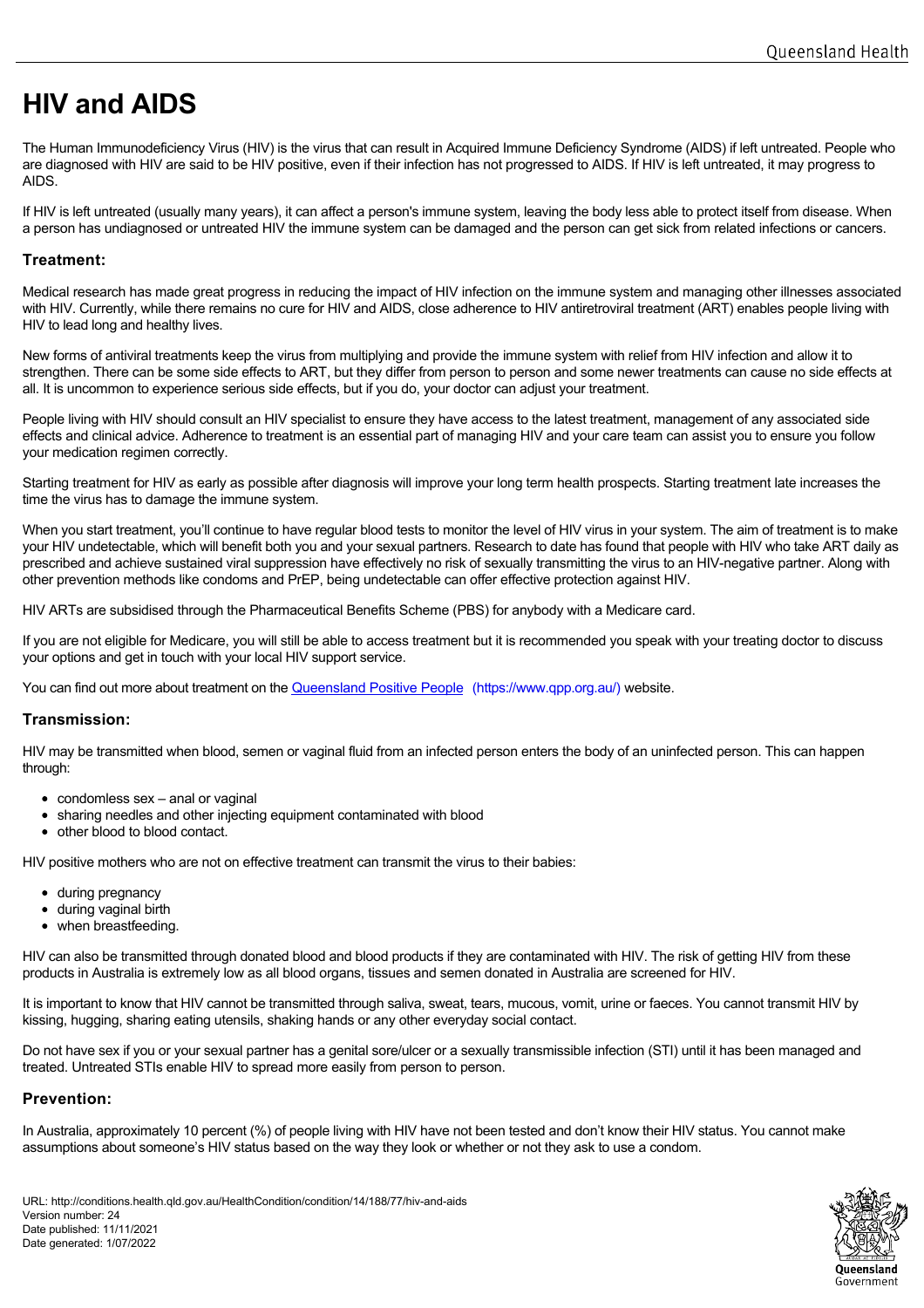Currently, there is no vaccine to prevent HIV infection. The best way to prevent acquiring HIV and other STIs through sexual contact is to practise safer sex and always using condoms when you have vaginal or anal sex. Using water-based lubricant with condoms is recommended to reduce the risk of condom breakage. Oral sex has a very low to negligible risk for the transmission of HIV, but there is still a risk for the transmission of other STIs.

HIV can also be transmitted through the sharing or reuse of blood contaminated equipment used for injecting drugs. It is important that needles, [syringes and other injecting or piercing equipment are never shared between people. Sterile injecting eq](https://www.guild.org.au/guild-branches/qld/professional-services/pharmacy-needle-syringe-program)uipment is available through Needle and Syringe Programs or many local pharmacies.

(https://www.guild.org.au/guild-branches/qld/professional-services/pharmacy-needle-syringe-program)

## **Medication to prevent HIV**

## **Post-Exposure Prophylaxis (PEP)**

Post exposure prophylaxis (PEP) is a treatment that may prevent HIV infection when taken immediately **after** exposure to HIV, preferably within 2 hours, but it may still be effective if taken within 72 hours (3 days) of exposure. PEP is a combination of anti-HIV drugs that must be taken exactly as prescribed at very specific times for a 4 week period.

It is extremely important that a person who may have been exposed to HIV through contact with blood or body fluids from an HIV positive person seeks medical advice as soon as possible. For more information see related fact sheet - [Post-Exposure Pro](http://conditions.health.qld.gov.au/HealthCondition/condition/21/188/520/Post-exposure-Prophylaxis--HIV)phylaxis - HIV (http://conditions.health.qld.gov.au/HealthCondition/condition/21/188/520/Post-exposure-Prophylaxis--HIV)

PEP is available free from most public hospitals or from sexual health clinics. Use this simple locator tool (https://www.health.qld.gov.au/clinical-practice/guidelines-procedures/sex-health/[services/hiv-clinic-search\)](https://www.health.qld.gov.au/clinical-practice/guidelines-procedures/sex-health/services/hiv-clinic-search) to find your closest location for PEP access.

### **Pre-Exposure Prophylaxis (PrEP)**

Pre-Exposure Prophylaxis (PrEP) for HIV is the use of HIV medication by someone who is HIV negative taken once daily to prevent the virus becoming established in the body. Clinical trials have shown that taking PrEP is very effective in preventing the transmission of HIV. PrEP is now available for Medicare eligible people at medium to high risk of HIV infection through the Pharmaceutical Benefits Scheme (PBS).

Talk to your GP or local sexual health clinic to find out more about PrEP.

#### **Testing**

If you have ever had sex, or if you are sexually active, you should get tested for HIV and other STIs. If you have ever injected or currently inject drugs, testing for HIV is also important. It is advisable for you and your partners to have regular sexual health check-ups, especially if one or both of you have more than one sexual partner.

Some people recently exposed to HIV may experience flu-like symptoms, while others will have no symptoms at all. After initial symptoms disappear, HIV may not cause any symptoms for many years. During this time, the virus can be passed on without people knowing. Whilst you may look and feel healthy, the untreated virus could be doing harm to your body.

A specific HIV blood test is needed to detect HIV infection. It can take 6 to 12 weeks after someone has acquired HIV before HIV is able to be detected in the blood through a blood test. This is called the 'window period'.

If you have had condomless anal or vaginal sex or may have been exposed to HIV through sharing needles or other injecting equipment, it is recommended you have an HIV test, but you will need to wait 6 to 12 weeks before a blood test will reliably say you have not acquired HIV. During this time, always practise safe sex with condoms and do not donate blood during this time.

It is important to consider the impact a positive result may have on you or your partner and what support mechanisms you might need. Testing at a health service where support and treatment advice is readily available is the best and recommended testing option.

Screening tests like the HIV point of care tests (also known as 'rapid tests') can be used outside the laboratory by trained professionals and peers with results available in 20 to 30 minutes. A 'reactive' result on this test is not a diagnosis of HIV and the test result needs to be confirmed by a laboratory blood test.

To find out where you can get a rapid HIV test use this clinic search tool (https://www.health.qld.gov.au/clinical-practice/guidel[ines-procedures/sex-health/services/hiv-clinic-search\).](https://www.health.qld.gov.au/clinical-practice/guidelines-procedures/sex-health/services/hiv-clinic-search)

If you think you and/or your partner have been at risk of infection, you can have a blood test through your local doctor or sexual health clinic. You have the right to a confidential coded test.

If you find out that you do have HIV, anyone you have practised unsafe anal or vaginal sex with should also be encouraged to have a test. If you feel uncomfortable or embarrassed about telling your current or ex-partners, a member of your health care team can assist by contacting them for you. Your name is not mentioned to ensure it is a confidential process. It is very important for your partner's health and the health of other people with whom they have sex that this contact tracing occur.